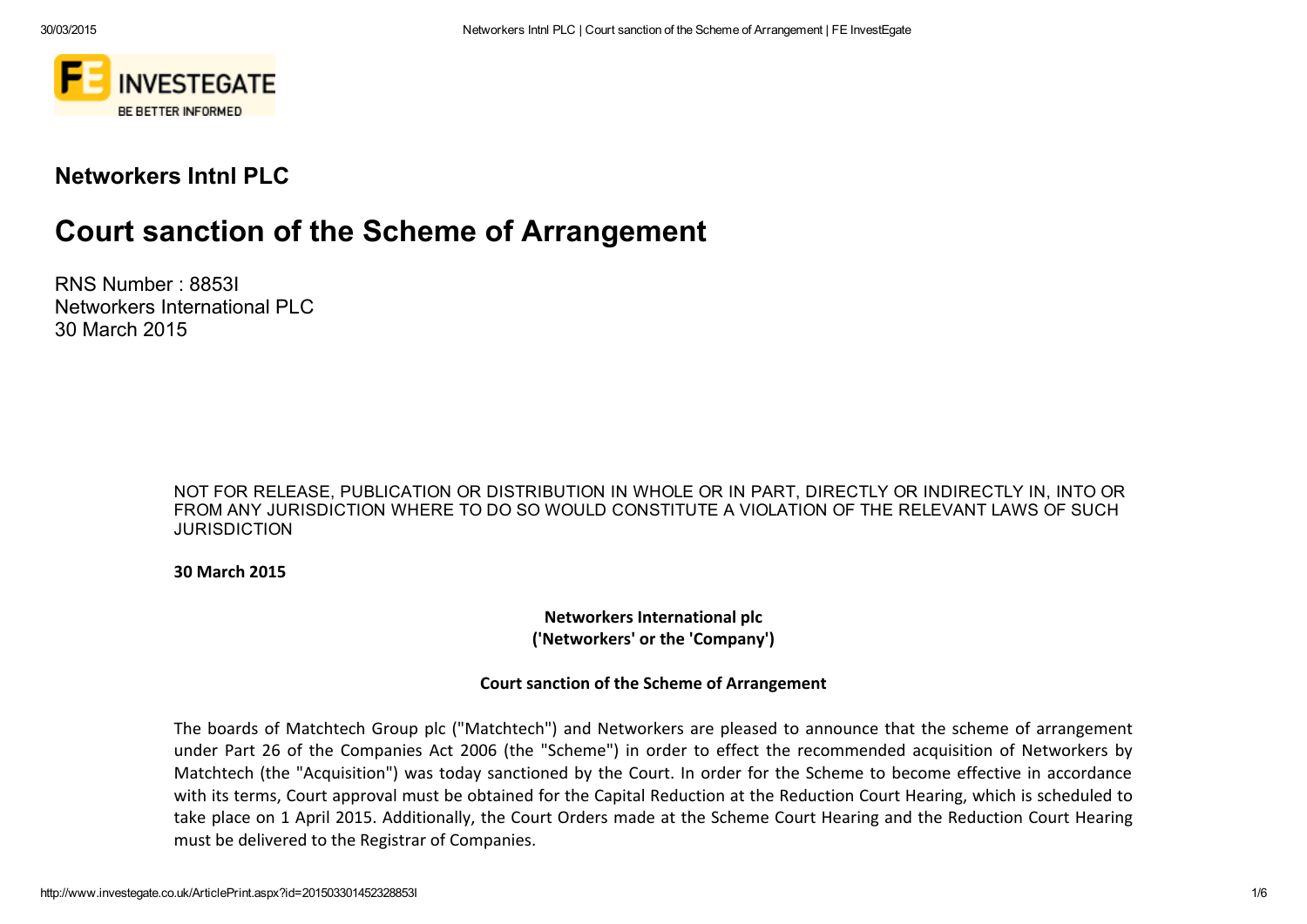#### 30/03/2015 Networkers Intnl PLC | Court sanction of the Scheme of Arrangement | FE InvestEgate

Following an application by Networkers to the London Stock Exchange, trading in Networkers Shares on AIM will be suspended with effect from 7.30 a.m. (London time) on 1 April 2015. Networkers has requested that admission of Networkers Shares to trading on AIM be cancelled by no later than 7 a.m. (London time) on 2 April 2015.

Upon the Scheme becoming effective, which is expected to be 1 April 2015, holders of Scheme Shares on the Networkers register of members at 6 p.m. on 31 March 2015 will be entitled to receive 34p in cash and 0.063256 New Matchtech Shares for each Scheme Share held (the "Consideration"). It is expected that trading of the New Matchtech Shares on AIM will become effective, and that dealings for normal settlement in the New Matchtech Shares traded on AIM will commence not later than the Business Day after the date on which the Scheme becomes Effective.

Settlement of the Consideration due to Scheme Shareholders pursuant to the Scheme is expected to occur within 14 days of the Effective Date. Scheme Shareholders should note that the Effective Date is now anticipated to be on 1 April 2015 rather than 2 April 2015 as was originally set out in the Scheme Document. The updated timetable for the expected implementation of the Scheme is attached as an appendix to this announcement.

Capitalised terms used and not otherwise defined in this announcement have the meaning given to them in the Scheme Document posted to shareholder on 12 February. A copy of this announcement will be available free of charge, subject to any applicable restrictions relating to persons resident in Restricted Jurisdictions, on Matchtech's website at www.matchtechgroupplc.comand Networkers' website at http://info.networkersplc.com.

Enquiries:

| Networkers International<br>Spencer Manuel, CEO<br>Jon Plassard, CFO               | 020 8315 9000 |
|------------------------------------------------------------------------------------|---------------|
| www.networkersplc.com                                                              |               |
| Liberum Capital Limited (Nomad)<br><b>Steve Pearce</b><br>Tom Fyson<br>Josh Hughes | 020 3100 2000 |
| <b>Numis Securities Limited</b><br>(Broker)<br>David Poutney                       | 020 7260 1000 |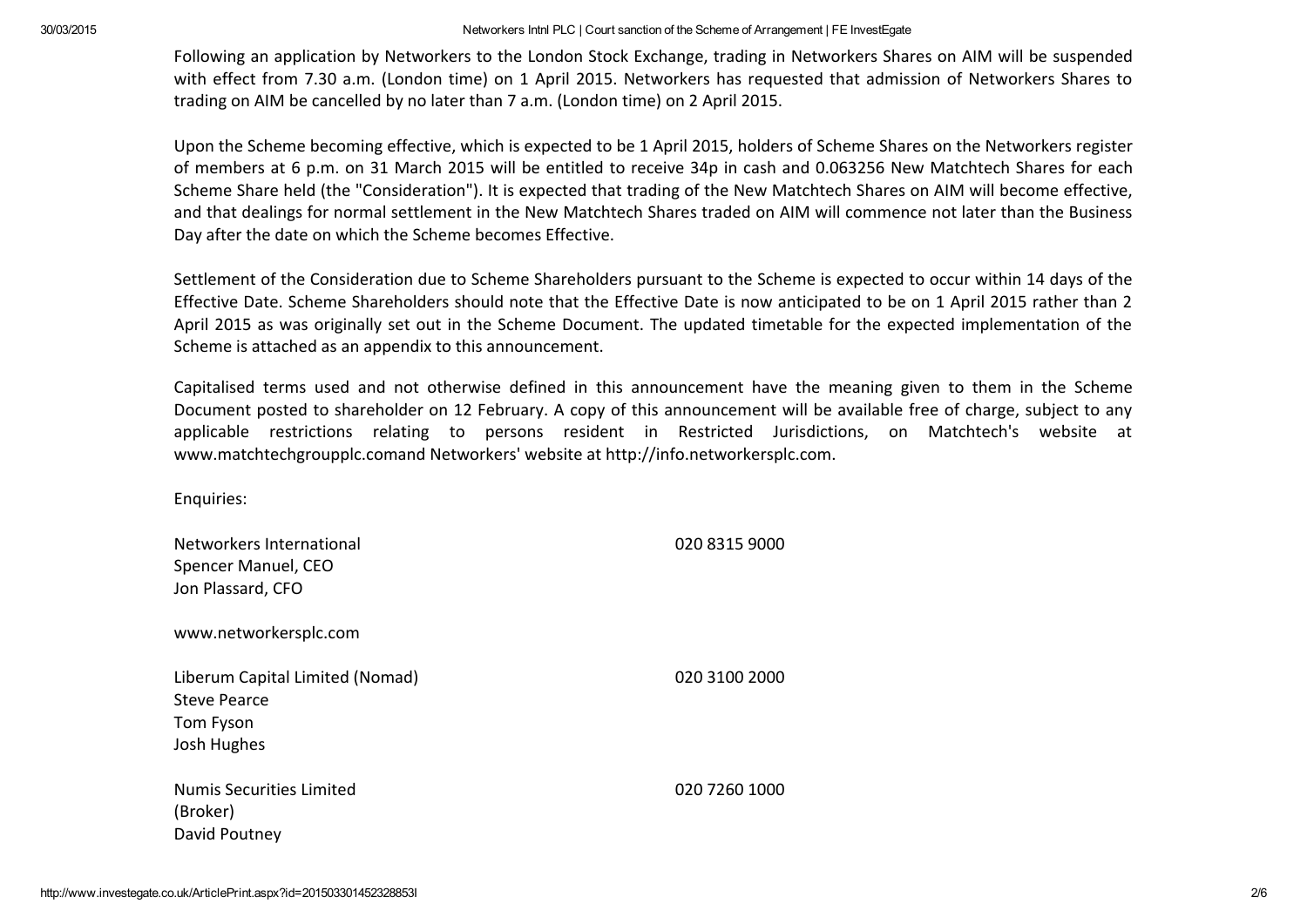#### *Important disclaimers (including in relation to securities laws restrictions)*

Liberum, which is authorised and regulated in the United Kingdom by the Financial Conduct Authority, is acting exclusively for Networkers as adviser for the purposes of Rule 3 of the Code in connection with the Acquisition and no one else and will not be responsible to anyone other than Networkers for providing the protections afforded to customers of Liberum or for providing advice in *relation to the Acquisition or any matter referred to herein.*

Numis, which is authorised and regulated in the United Kingdom by the Financial Conduct Authority, is acting as broker to Networkers in connection with the Acquisition and also as financial adviser and broker to Matchtech and not to anyone else and will not be responsible to any other parties other than Networkers and Matchtech in connection with the contents of this Announcement or for providing the protections afforded to clients of Numis, or for providing advice in relation to the Acquisition or any matters *referred to herein.*

This Announcement is for information purposes only and is not intended to and does not constitute, or form any part of, an offer to sell or an invitation to purchase or subscribe for any securities or the solicitation of any vote or approval in any jurisdiction pursuant to the Acquisition or otherwise. The Acquisition is made solely by means of the Scheme Document (or, if applicable, the Offer Document), which contains the full terms and conditions of the Acquisition, including details of how to vote in respect of the Acquisition. Any decision in respect of, or other response to, the Acquisition, should be made only on the basis of the information *contained in the Scheme Document (or, if applicable, the Offer Document).*

*This Announcement does not constitute a prospectus or a prospectus equivalent document.*

This Announcement has been prepared for the purpose of complying with English law and the Code and the information disclosed may not be the same as that which would have been disclosed if this Announcement had been prepared in accordance with the laws *of jurisdictions outside of England.*

#### *Overseas Shareholders*

The availability of New Matchtech Shares and the release, publication or distribution of this Announcement in certain jurisdictions may be restricted by law. Persons who are not resident in the United Kingdom or who are subject to the laws of other jurisdictions should inform themselves of, and observe, any applicable requirements. Networkers Shareholders who are in any doubt regarding *such matters should consult an appropriate independent adviser in the relevant jurisdiction without delay.*

The laws of the relevant jurisdictions may affect the availability of the Acquisition to persons who are not resident in the United Kingdom. Persons who are not resident in the United Kingdom or who are subject to laws of any jurisdiction other than the United Kingdom, should inform themselves about, and observe, any applicable requirements. Any failure to comply with the applicable requirements may constitute a violation of the laws and/or requlations of any such jurisdiction. To the fullest extent permitted by applicable law, the companies and persons involved in the Scheme disclaim any responsibility and liability for the violation of such *restrictions by any person.*

The Acquisition will not be made available, directly or indirectly, in a Restricted Jurisdiction, and the Acquisition will not be capable of acceptance from within a Restricted Jurisdiction. Accordingly, copies of this Announcement and all other documentation relating to the Acquisition are not being, and must not be, directly or indirectly, mailed or otherwise forwarded or distributed in, into or from a Restricted Jurisdiction and persons receiving this Announcement (including custodians, nominees and trustees) must not distribute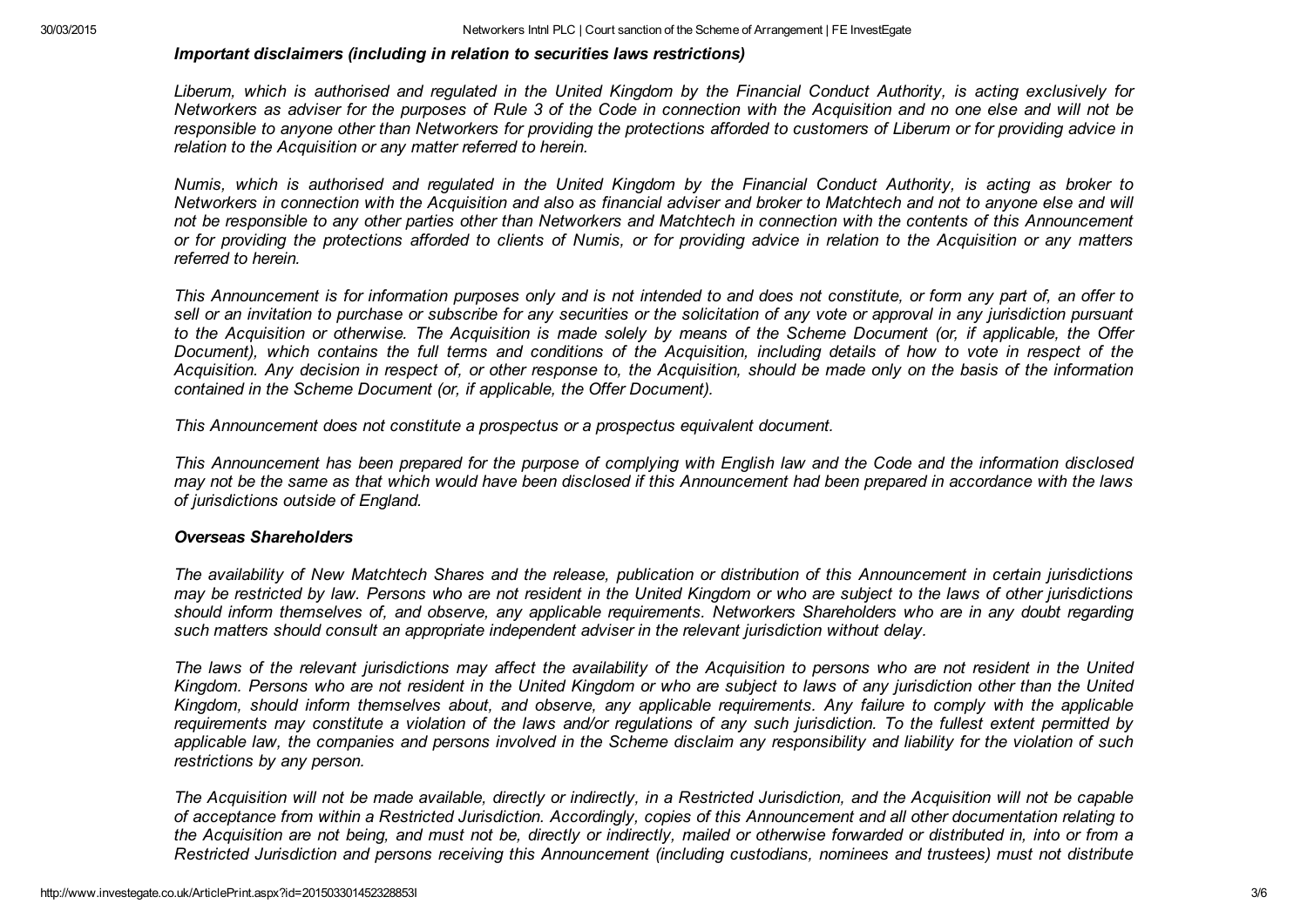or send it into or from a Restricted Jurisdiction. Further details in relation to overseas Networkers Shareholders are contained in the *Scheme Document.*

The Acquisition relates the shares in an English company and it is proposed to be made by means of a scheme of arrangement provided for under English company law. The scheme of arrangement will relate to the shares of an English company that is a "foreign private issuer" as defined under Rule 3b-4 under the US Securities Exchange Act of 1934, as amended (the "Exchange Act"). A transaction effected by means of a scheme of arrangement is not subject to the shareholder vote, proxy and tender offer rules under the Exchange Act. Accordingly, the Acquisition is subject to the disclosure requirements and practices applicable in the UK to schemes of arrangement, which differ from the disclosure requirements and practices of US shareholder vote, proxy and tender offer rules. Financial information included in the relevant documentation will have been prepared in accordance with accounting standard applicable in the UK and may not be comparable to the financial statement of US companies.

This Announcement is not an offer of securities for sale in the United States. The New Matchtech Shares which will be issued in connection with the Acquisition have not been, will not be and are not required to be registered with the US Securities and Exchange Commission (the "SEC") under the Securities Act of 1933, as amended (the "US Securities Act") or under the securities laws of any state, district or other jurisdiction of the United States, and may not be offered, sold, delivered or transferred except pursuant to an available exemption from or in a transaction not subject to the registration requirements of the US Securities Act and applicable US *state securities laws.*

Neither the SEC nor any other US federal or state securities commission or regulatory authority has approved or disapproved the New Matchtech Shares or passed an opinion upon the fairness or merits of such securities or upon the accuracy or adequacy of the *disclosures contained in this document.*

*Any representation to the contrary is a criminal offence in the United States.*

In the event that Matchtech extends the Acquisition into the U.S. at some future time, it will do so in satisfaction of the procedural *and filing requirements of the U.S. securities laws at that time, to the extent applicable thereto.*

#### *Disclosure Requirements of the Code*

Under Rule 8.3(a) of the Code, any person who is interested in one per cent, or more of any class of relevant securities of an offeree company or of any securities exchange offeror (being any offeror other than an offeror in respect of which it has been announced that its offer is, or is likely to be, solely in cash) must make an Opening Position Disclosure following the commencement of the offer period and, if later, following the announcement in which any securities exchange offeror is first identified. An Opening Position Disclosure must contain details of the person's interests and short positions in, and rights to subscribe for, any relevant securities of each of (i) the offeree company and (ii) any securities exchange offeror(s). An Opening Position Disclosure by a person to whom Rule 8.3(a) applies must be made by no later than 3.30 pm (London time) on the 10th business day following the commencement of the offer period and, if appropriate, by no later than 3.30 pm (London time) on the 10th business day following the announcement in which any securities exchange offeror is first identified. Relevant persons who deal in the relevant securities of the offeree company or of a securities exchange offeror prior to the deadline for making an Opening Position Disclosure must instead make a Dealing *Disclosure.*

Under Rule 8.3(b) of the Code, any person who is, or becomes, interested in 1% or more of any class of relevant securities of the offeree company or of any securities exchange offeror must make a Dealing Disclosure if the person deals in any relevant securities of the offeree company or of any securities exchange offeror. A Dealing Disclosure must contain details of the dealing concerned and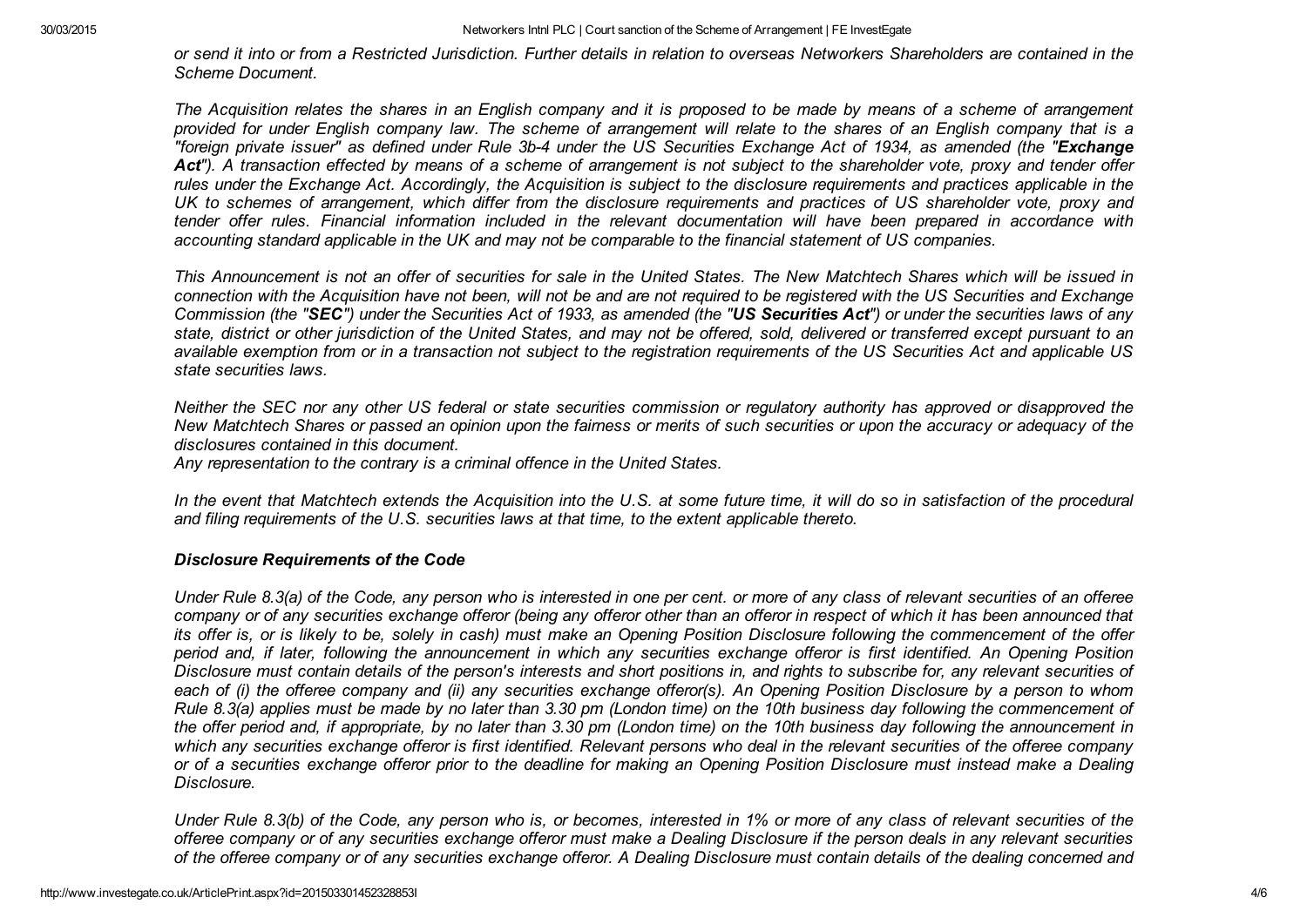30/03/2015 Networkers Intnl PLC | Court sanction of the Scheme of Arrangement | FE InvestEgate

of the person's interests and short positions in, and rights to subscribe for, any relevant securities of each of (i) the offeree company and (ii) any securities exchange offeror, save to the extent that these details have previously been disclosed under Rule 8. A Dealing Disclosure by a person to whom Rule 8.3(b) applies must be made by no later than 3.30 pm (London time) on the business day *following the date of the relevant dealing.*

If two or more persons act together pursuant to an agreement or understanding, whether formal or informal, to acquire or control an interest in relevant securities of an offeree company or a securities exchange offeror, they will be deemed to be a single person for *the purpose of Rule 8.3.*

Opening Position Disclosures must also be made by the offeree company and by any offeror and Dealing Disclosures must also be made by the offeree company, by any offeror and by any persons acting in concert with any of them (see Rules 8.1, 8.2 and 8.4).

Details of the offeree and offeror companies in respect of whose relevant securities Opening Position Disclosures and Dealing Disclosures must be made can be found in the Disclosure Table on the Takeover Panel's website at www.thetakeoverpanel.org.uk, including details of the number of relevant securities in issue, when the offer period commenced and when any offeror was first identified. You should contact the Panel's Market Surveillance Unit on +44 (0)20 7638 0129 if you are in any doubt as to whether you *are required to make an Opening Position Disclosure or a Dealing Disclosure.*

### EXPECTED TIMETABLE OF PRINCIPAL EVENTS

The following indicative timetable sets out expected dates for the implementation of the Scheme.

| Event                                                                                       | Time and date              |
|---------------------------------------------------------------------------------------------|----------------------------|
| Scheme Court Hearing                                                                        | 30 March 2015              |
| Last day of dealings in, and for registration                                               | 31 March 2015              |
| of transfer of, and disablement of                                                          |                            |
| <b>CREST of, Networkers Shares</b>                                                          |                            |
| Scheme Record Time                                                                          | 6.00 p.m. on 31 March 2015 |
| Suspension of admission of, and dealings, settlement<br>and transfers in, Networkers Shares | 7.30 a.m. on 1 April 2015  |
| <b>Reduction Court Hearing</b>                                                              | 1 April 2015               |
| <b>Effective Date</b>                                                                       | 1 April 2015 <sup>1</sup>  |